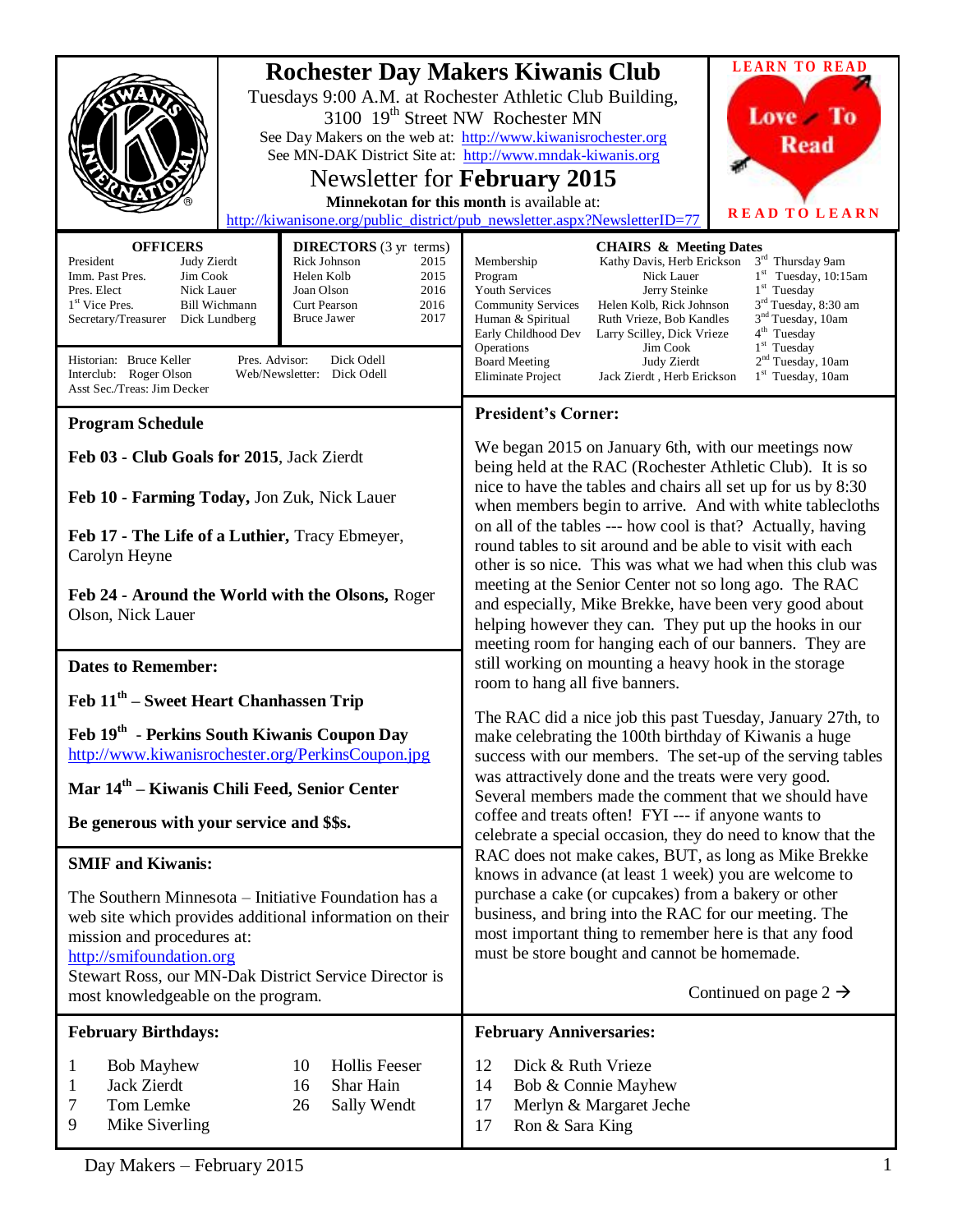#### **Secretary/Treasurer's Report – Jan 2014**

| <b>Bank Balance 12/31/2014:</b> | \$2,784.71 |
|---------------------------------|------------|
| Administrative Account:         | \$1,342.82 |
| Service Account:                | \$1,295.45 |
| Bike Repair:                    | \$146.44   |

**Day Makers on leave:** Don Cain, Ron King, Sara King

**December Service Hour Statistics:** 1,444 hours by 51 members, 65% Participation.

#### **January 2015 Board Meeting Summary**

Jim Cook and Dick Odell will get a list of officers of the Rochester Kiwanis Clubs to the Post Bulletin for publication. Judy Zierdt and Jim Cook will follow-up.

The need for a dues increase was discussed at the November and a motion was made at the December meeting. The board revisited the increase and then a motion was made revising the previous action: **Motion:**  That the club raise **quarterly dues** to the following: Regular Members - \$45, Spouse Members - \$25, Life Members - \$35, all beginning April 1, 2015. The motion was **seconded** and **passed** by the board.

The idea of a RochesterFest Parade(6/26) float to acknowledge and celebrate the  $100<sup>th</sup>$  Anniversary of Kiwanis was discussed. The Rochester Kiwanis Clubs will need to be contacted and the cost identified. Dick Odell will follow-up with other clubs.

## **COMMITTEE REPORTS**

**Membership –** Will Rasmussen and Jerry Kratz have dropped their memberships in Day Makers. Pam Babb has had orientation could be installed as a member when she is ready. Current membership is 78.

**Community Service –** The committee will meet next week. Jim Morton has mentioned volunteer opportunities at the Rochester Public Library.

**Program-** January programs are scheduled as well as 3 of 4 in February

**Operations-** Our banners will be stored on a hook in the storeroom so that they don't have to be rolled up.

Continued Next Column

**Kiwanis Mission Statement:**

**Kiwanis is a global organization of volunteers dedicated to** *improving* **the world one child and one community at a time.**

#### **Secy/Treasureer's Report:** continued

**Human & Spiritual Values-** The committee brought to the board the idea of encouraging funeral memorials to the Kiwanis International Foundation.

**Youth Services-** A proposal to teach the game of cribbage at elementary schools was described by Bill Wichmann. He is currently doing this at Bamber Valley School. It teaches children to add in their heads without using paper or pencil. Once a few students learn the game, they could teach others. This could be a Signature Project, one that our club is known for.

**ELIMINATE**- The club is almost half way to our goal. The club has given sufficient funds to subsidize seven additional Zellers. Board members and Hixson Awardees should consider leading the way.

**Richard Lundberg,** Secy/Treasurer

**President's Corner:** Continued from page 1

Punch and coffee will need to come from the RAC. Health Code Requirements require this.

We celebrated Kiwanis International's 100th birthday this month. What else can we do as a club to celebrate this historic milestone? All of our members can take part in this planning from celebration ideas to event dates. So, if anyone has an idea, please let one of the board members know.

Each month in my article, I plan to include some trivia for you from the "Timeline of KI's History". How many of you knew that the six Objects of Kiwanis were adopted in 1924 and remain unchanged to this day. In this same year the total membership of Kiwanis reached nearly 90,000 with more than 1,200 clubs.

> **Judy Zierdt** Day Makers President 2014-2015

#### **Sweetheart Outing:**

We have 14 more seats to fill on the bus to go to Chanhassen on February 11 to see *Hello Dolly*. The price per ticket is \$70, transportation, dinner and the play. We really need to fill these 14 seats. If you have any friends or relatives that would like to go please ask them and then let me know right away. Please have them call me at 281- 1584 or email me at [JMarkee@charter.net](mailto:JMarkee@charter.net)**. Joanne Markee**

**We Care Month – Zeller Fellowship**

## **February 100 years of Kiwanis**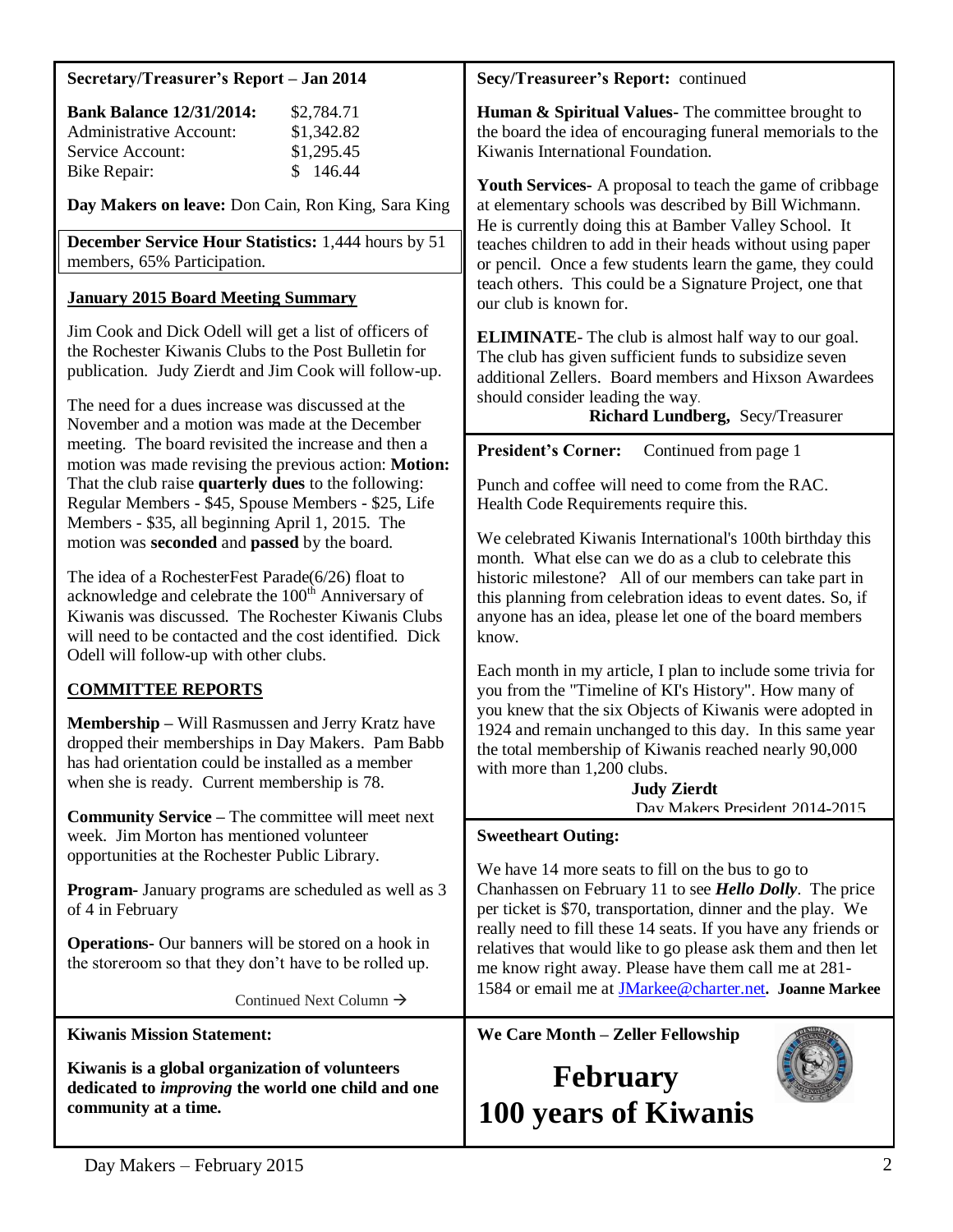### **Reading Program:**

# SOUTHERN MN. INITIATIVE FOUNDATION

This is the second year of a partnership between 27 Kiwanis Clubs and the Southern Minnesota Initiative Foundation (SMIF). The foundation is committed to distributing books and literacy programming directly to young children in our 20-county region (basically Mn-Dak Kiwanis Regions 6 and 7). Despite the significant strides that have been made, 40% of our Minnesota children are still entering kindergarten unprepared. This leads to them falling behind their peers and some never catch up. This year over 10,000 books at a value of over \$67,000 and 23 different titles were distributed among the Kiwanis clubs.

Rochester Day Makers were bold and asked for 400 of the free new books to distribute (we received 420). The committee decided against giving more than two books per child (convinced that the more children we could send home with a book the more likely they would be placed in a home that truly needed them). We heard comments from preschoolers like, "this is the first book that has ever been given to me". We had a really successful year, first in locating and then in reading to hundreds of underprivileged preschoolers here in Rochester. With the number of students to whom we were able to read, we only gave one book per child and still placed all the books we received. Although we have no way of knowing if any of these students were siblings, we can still feel certain to have reached 250 to 300 different families!



Our club received 60 books entitled: "Henry and the Bully". After reading through the book it was decided, at the recommendation of a Literacy Coach, that the book might best be used within an elementary school rather than being read to preschoolers. The Literacy Coach quickly recognized the subject matter on bullying as being very pertinent and suggested that the book be presented and discussed by a teacher within a classroom setting to best interpret the author's philosophy on bullying. On December 11, 2014, it was presented by a teacher to two classes of students at Pinewood Elementary. The message was brought forth very professionally and skillfully in a way so much more effective than if it had just been read by the students. After the presentations, 55 books were handed out to the students by a Kiwanian to take home. One book was given to the Library so that other students at the school could also benefit.

During the week before Winter Break, the Harriett Bishop K-Kids made custom name-plate labels to personalize the books given to the Head Start students that attend Harriett Bishop School. Forty, 4<sup>th</sup> and 5<sup>th</sup> grade K-kids read and presented the books to 60 Head Start students. Edie Schultze, the K-Kids advisor, said the K-Kids really enjoyed the opportunity to read and to present the books to the preschoolers, who were thrilled to receive them. They had three books left which they planned to give to the children who were unavailable during that week.

Continued next page  $\rightarrow$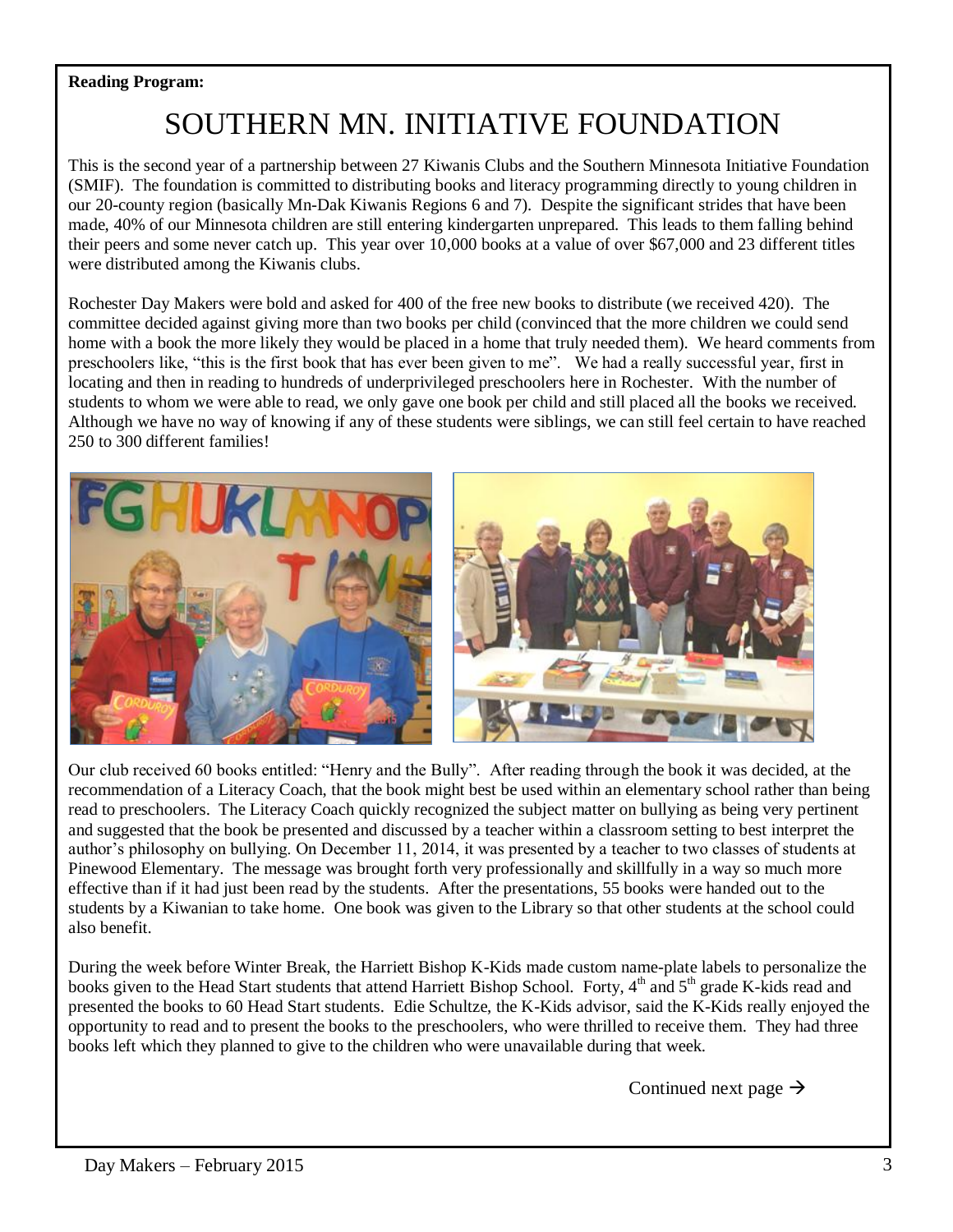#### **SMIF** (Continued from page 3)

Our biggest project occurred at "The Place" where Head Start has approximately 290 students. We were able to generate enough enthusiasm amongst readers within our club to read one-on-one with each of these students and we accomplished it in two days (January 8 & 21). This could probably be the biggest one-on-one reading blitz ever conducted in Rochester. It involved 18 different members logging nearly 100 hours of preparation and reading time.



A much smaller project (15 students, 3 to 5 years old) was conducted on January 14 at Hawthorne's Family Literacy Program. This is a school set up for families, and every child enrolled must have at least one parent enrolled and attending classes in another area of the building. There are currently 35 families enrolled and another 35 families on a waiting list to attend. Four of our Day Maker members read to students one-on-one in their library/playroom. Everyone at the school really appreciated our involvement and hoped we would be able to come back another year. The students were thrilled to receive a copy of the book "Corduroy" (a Spanish version was given to 6 of the students to make it easier for their parents to read to them at home). It was a very rewarding experience for the readers too, as each one realized how much he/she had helped a child.



Stewart Ross, the MN-DAK Director of Service who worked with Tim Penny to put this program into place has been amazed by the success clubs have had in reading to young children. "The project to date has gone better than I could have ever imagined. Many clubs have really gotten into the spirit of service through this reading program. At the same time, many children who have none or few books are being aided by our Kiwanis Clubs. We hope the project grows over time to include the entire MN-DAK District."

Continued on next page  $\rightarrow$